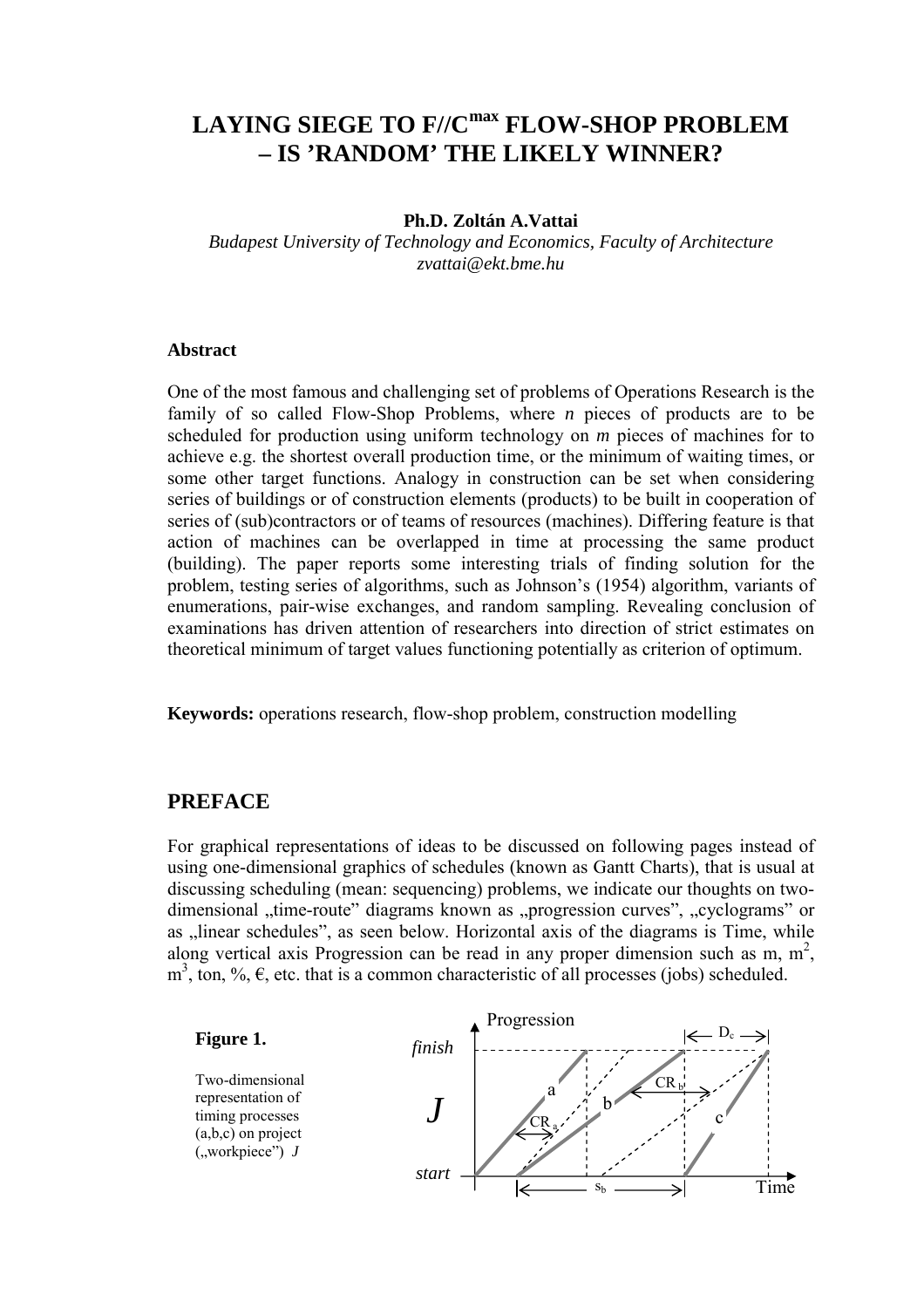Processes are represented by individual lines (See: line  $\alpha$ ,  $\alpha$ ",  $\beta$ " and  $\alpha$ " above) slopes of which can be read as intensity of progression, while durations of processes  $(D_a, D_b, D_b)$  $D_c$ ) and timing of them (e.g. succession times between either at start:  $s_a$ ,  $s_b$  or at finish:  $f_a$ ,  $f_b$ ) can be read as horizontal (time) views of their linear representations.

For succeeding processes with or without overlapping in time, minimum succession times (called , technology breaks", denoted as  $R_i$ <sup>"</sup> – read as  $R_i$ " eratical approach after process *i*") are set, defining expected minimums of non-overlapping periods.

Ranges/values of critical approaches can be defined/selected tipically by considering technical-technological needs, such as needed time for hardening, cooling, drying, consolidating, etc. as constant values or can be predicted as functions of progression (processing times) due to needed manipulation area or safety zones or on-site storage capacities etc. regarding the manner of operation under consideration. Guiding relative timing of succeeding processes this way any relative time position, "lead" or "lag" time, can be set. Expectation of non-overlapping in time also can be considered as a special case of "overlapping", with succession time equal to minimum of durations of processes linked to each-other. (See process  $b^{\prime\prime}$  and  $c^{\prime\prime}$  in Figure 1. above – and CR<sub>b</sub> between them.  $CR_b=min\{D_b, D_c\}$ )

Minimum succession times  $(s_i, f_i)$  between succeeding processes  $(i, i+1)$  can simply be calculated using durations  $(D_i, D_{i+1})$  and critical approach  $(CR_i)$  as input values:

$$
s_i = \max \{CR_i, D_i + CR_i - D_{i+1}\}; \quad f_i = \max \{CR_i, D_{i+1} + CR_i - D_i\}
$$

In our context lines of processes in a schedule of a project (or of a workpiece) must not coincide or cross each-other, otherwise it would mean a partly differing (turning) technological order, that we exclude from our investigations. A project (workpiece) is complete, when the last process is completed. The schedule of a project in which all the succession times between neighbouring processes are at their minimum, set by "CR" values predicted, we do refer as "Own Schedule" or "most compact" schedule of the project/workpiece (as if it would be processed in its own). These most compact own-schedules of projects will be released by need (succession times between neighbouring processes can and will be increased if needed) when combining/linking more of them in a "Master Schedule". (See: Figure 2.)

**Figure 2.** Releasing Own Schedules of projects/workpieces (i, j) for linking them up in a Master Schedule with expectation of breakless performance of processes/machines. (Detail of Master Schedule is right to the arrow.)

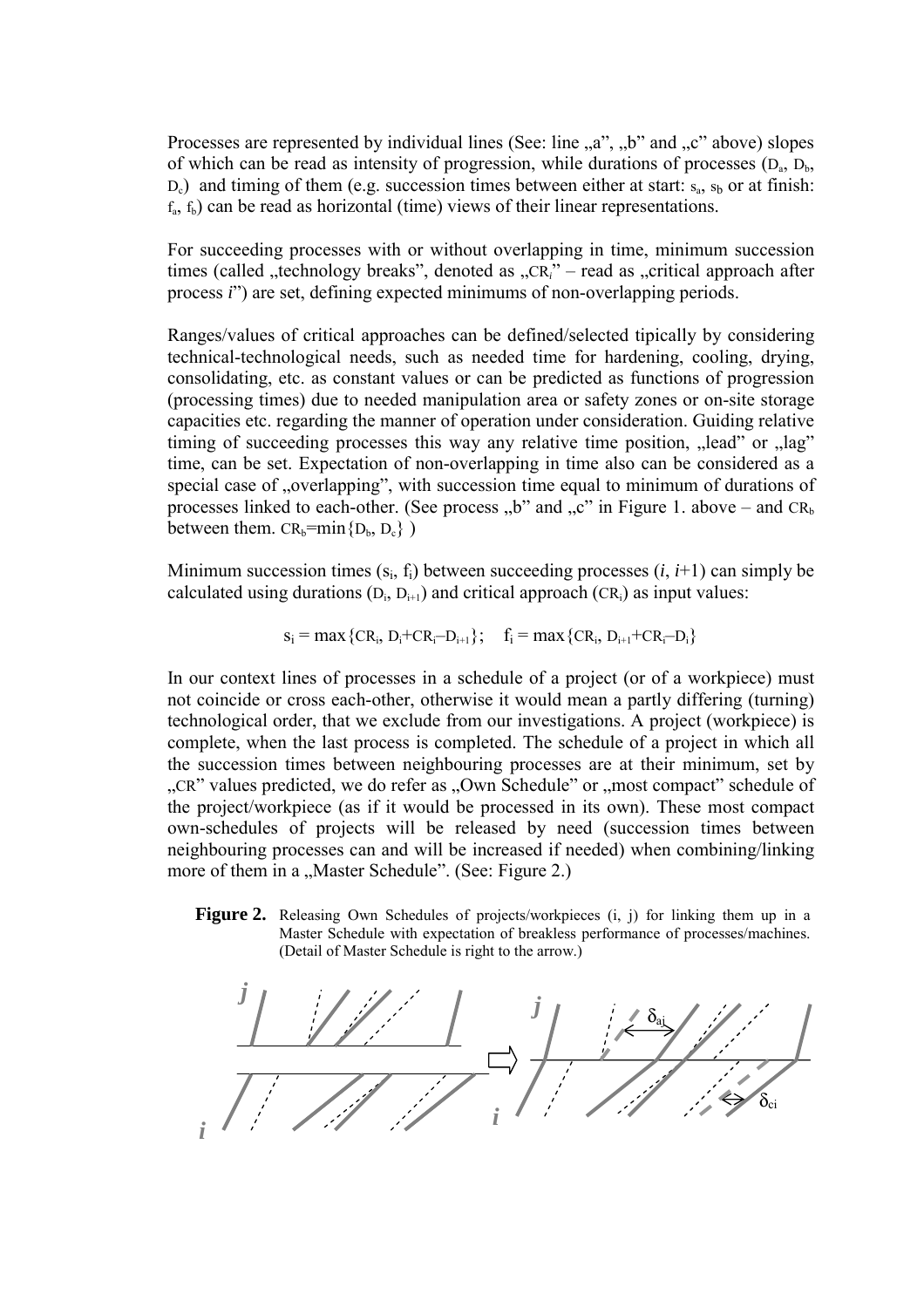Thus the problem of forming a Master Schedule and finding optimal sequence of projects for to achieve the aim preset is derived back to the problem of matching pairs of succession vectors (succession times  $\Lambda$ <sup>i</sup>" at finish on preceeding project/workpiece and succession times  $\sqrt{s}$ " at start on succeeding project/workpiece).

# **INTRODUCTION**

For testing and demonstrating effect of "Sequence" (of projects) on minimum overall execution time of a Master Schedule comprehending execution of numerous building projects (,,multi-project management") a small **software** has been developed by the author. Principal aim was to bring attention of students (future managers) on extended considerations of construction management especially at executing large-scaled and complex development works.

Due to standard technologies and to specialization of resources (subcontractors) also in Construction Industry some aspects of the problem of harmonyzing preferences of Clients and those of Contractors can be demonstrated by the challenge of Flow-Shop Problems. Expectation of completing products (buildings) as individual deliveries in the shortest times of execution (Clients' interest) is not necessarily coinciding the endeavour of contributing firms in completing series of products in the shortest overall execution time (Contractors' interest). Sometimes changing conventional/traditional order of operations in a technology may result in significant savings in time (that is in costs and in series of other efforts).

In a basic Flow-Shop Problem (mostly referred in manufacturing industry) *n* pieces of products are to be scheduled for production using uniform technology on *m* pieces of machines for to achieve the shortest overall execution (completion) time  $(C^{max})$ , or the minimum of sum of waiting times  $(\Sigma \Sigma \delta_{ij}^{min})$  or some other target functions. The only differing feature in construction is that action of "machines" (subcontractors) can be overlapped in time at processing the same product (building).

Analogy between manufacturing industry and construction industry – from this later aspect – is trivial when considering numerous product-series to be manufactured and/or more buildings/structures to be built using the same "general" technology.

Main challenge is that for to solve most of the Flow-Shop Problems there exist no any close formula. For to find real optimal solution some type of enumerative algorithm is needed, which may/would take enormous run-time. Computations of those kinds are referred as ..NP-hard" in technical literature, that is time (steps) needed for solution is ,,non-polinomial", it can not be defined as *n* times something, or  $n^2$ ,  $n^3$ , etc., where *n* represents the number of products to be scheduled.

To demonstrate the difficulties with these calculations you can imagine a computer calculating one million master schedules – as permutations (sequence variants) of 20 projects – in a second. Well, to examine all possible permutations that computer should work for more than 77 thousand years  $(20! = 2.43 \cdot 10^{18})$ ; 2.43 $\cdot 10^{12}$  sec  $> 77,000$ years). So long a time for to solve a single problem usually we do not have. ...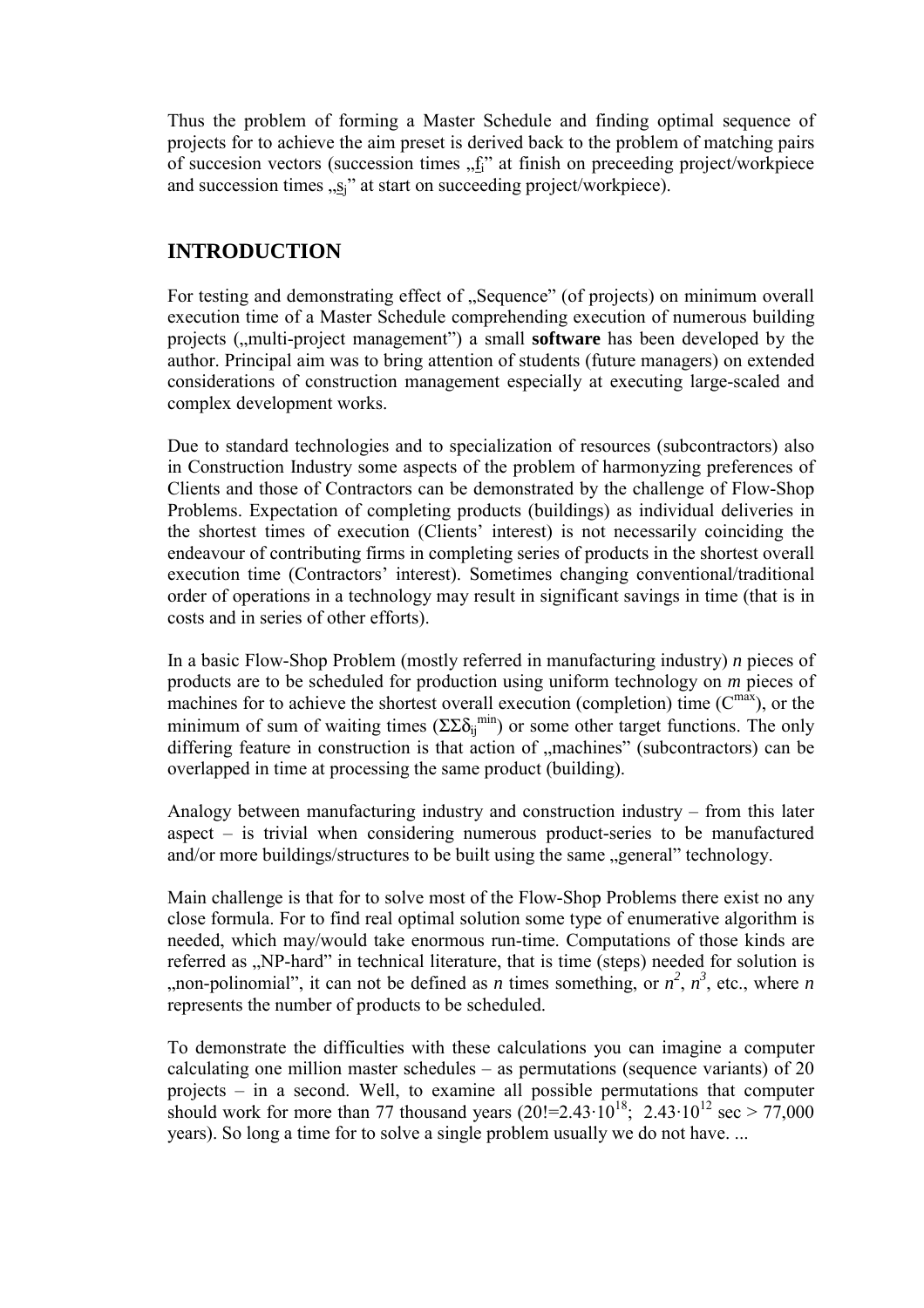# **PROBLEMS TESTED**

### **Modelling the problem**

As indicated in the Preface linking up series of projects in an overall master schedule can be derived to the problem of matching pairs of succession vectors originated from most compressed "own schedules" of individual projects. Tracking necessary releases of own schedules during matching them in a master schedule estimates can be made on still available shortest overall execution time (and on minimum sum of necessary releases) avoiding the need of building up the sequences (permutations) totally for judgement. Thus huge sets of possible solutions can be eliminated from examinations.



Before discussing data and algorithms some general recognitions (remarks) are worth to be explained highlighting common manners of variants of problems examined.

- Overall execution time of any master schedule can be divided in two segments:
	- 1., overall duration of processing on the first machine  $(t_1)$ , that is sum of processing times on the first machine, which is constant value, not varying by the sequence of pieces;
	- 2., time span between finishing the first and finishing the last process on the last workpiece, that is actually effected by the sequence.
- Building up a master schedule from the very last or from the very first workpiece is a symmetrical problem, so the division of above can also be made as overall duration of processing on the last machine  $(t_1)$  and time span between starting the first and starting the last process on the first workpiece  $(t_2)$ . Due to didactical reasons we choosed the former division. (See: Figure 3.)
- In an optimal sequence (master schedule) the  $t_2$  and  $t_2$ ' values are at their minimum so these are the quantities the examinations should focuse on. Thus calculations are dealing with succession times, while processing times (durations) do have less or indirect importance.
- Expectation of non-overlapping can be handled as special case of overlapping as described in Preface, so overlapping is a more general expectation. (See: Figure 1.)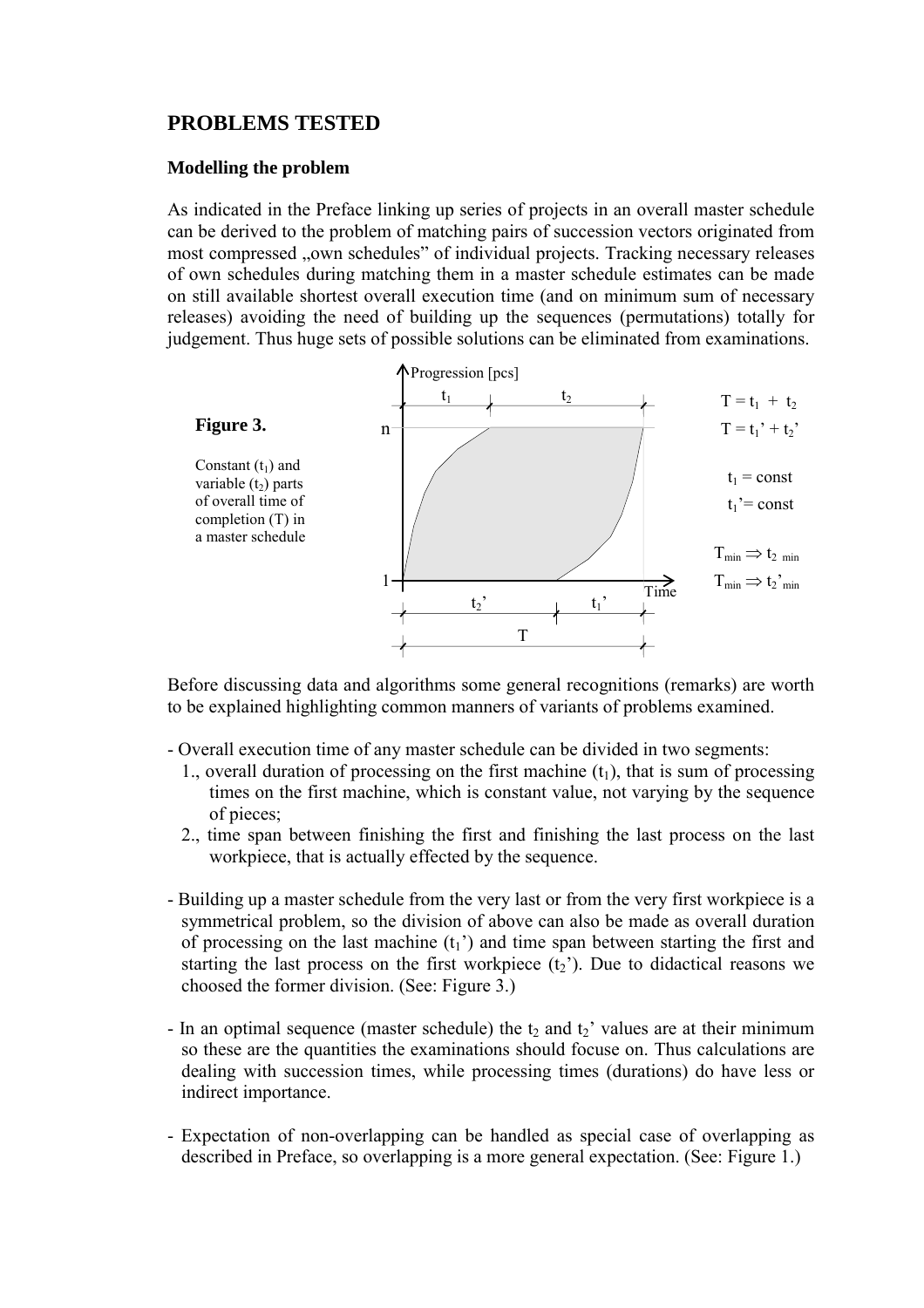- Expectation of breakless performance of processes on the first and on the last machine has no significance from the point of view of the overall execution time, hence moving item lines (linear representations of processes) to the direction of start (on the first machine, in case of a broken performance) would have no effect on the overall execution time, while the performance can be made breakless. Similar can be said in case of broken performance on the last machine, moving item lines to the direction of the finish. (See: Figure 4.)



Before paying more efforts to the problem we were interested in the range of effect of sequence on the overall execution time. For example, measuring theoretical schedules against each other when breakless performance of machines is expected we concluded that rate of overall execution time in an advantageous  $($ "best") schedule  $(T')$  and that in an unsuccessfully selected  $($ , worst" $)$  schedule  $(T$ " $)$  may even tend to zero $(!)$  when increasing number of workpieces and that of machines. (See: Figure 5.)

**Figure 5.** Measuring effect of sequence on overall execution time with expectation of breakless performance of machines. (Sequencing *m* pieces of projects of type "A" and *m* pieces of projects of type  $B''$  – all produced by *n* pairs of machines. On project typed  $A''$ each second process has the duration of  $D_a$ , while others do have  $D_b$ . On project typed  $B$ " the values of durations are the opposite. Values of critical approaches are CR. ... Let  $D_a$  be significantly larger than  $D_b$  and  $CR! \rightarrow D_a \gg D_b, CR$ .)

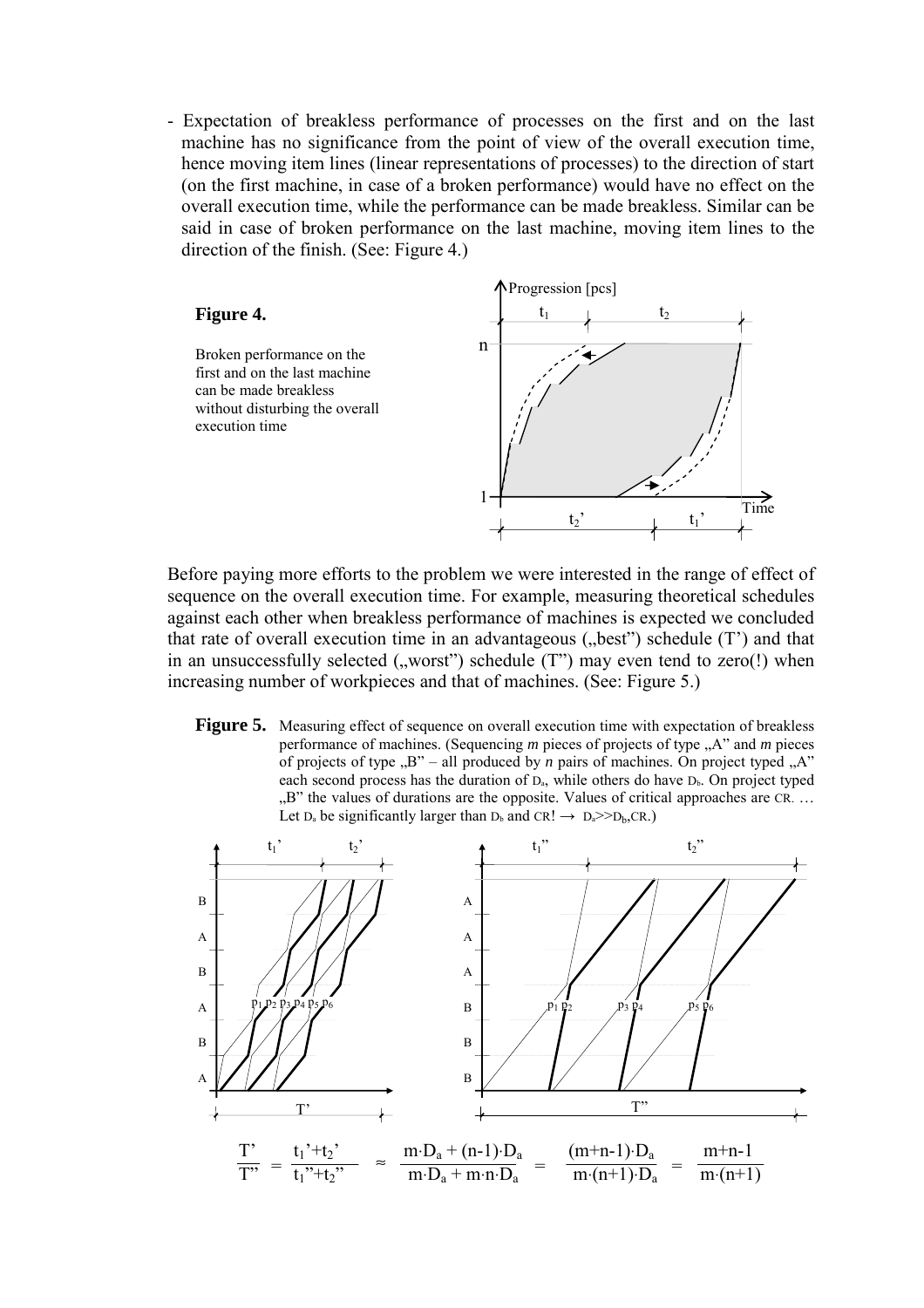Based on overall durations of processes (on minimum timespan of all jobs assigned to each individual machine) and on most compressed own schedules of workpieces (projects) we also elaborated an algorithm for to estimate "theoretically" possible minimum (optimum) of target value  $(C<sup>max</sup>)$ . This later proved to be far more useful than expected at judging if a sequence (permutation) of larger number of workpieces (projects) produced or found is optimal or not.

# **The input**

Data set

- number of workpieces (projects):  $2 20$  pieces (pcs)
- number of machines (processes): 2 20 pcs
- processing times (durations):  $0 20$  time unit (t.u.)
- critical approach (technological break):  $0 10$  t.u.
- number of random samples:  $10^0 10^{10}$

For to generate basic set of data random generator is built in. Durations and critical approaches can further be edited (modified) graphically, while edition of set of data (such as adding, deleting, copying projects and processes, and arranging data base) is provided via menu commands and hot-keys.

# Target functions

- $-C^{\min}$  ( $\,^{\text{max}}$  minimum of overall execution time)
- $D^{min}$  (, $\Sigma \Sigma \delta_{ij}$ <sup>min</sup><sup>2</sup> minimum of sum of releases of own schedules)

Primary target function of the two above can be choosed optionally, while the other – as secondary target function – can be used for further filtering of optional solutions

# Shop options

- overlapping (in time on a workpiece) allowed or not
- break of performance (of machines) allowed or not
- missing processes (on individual workpieces) allowed or not

# Run options

- filter value (for enumeration) set manually
- filter value (for enumeration) adopted from random sampling
- run until first match (run until first sequence fitting the preset filter value is found)

# Track options

- footprint of job (tracking graphically the run of enumerative algorithms along the combinatorical tree, and/or tracking pair-wise exchanges)
- distribution (tracking distribution of target values and/or progress of calculations)

# Graphical options

- size and scale of graphical representation (cyclogram) of individual projects and consequently also that of the master schedule (for to provide best and overall view)
- indicating bottlenecks (succession times at their minimum), such as critical path at network techniques. (Here we name it as "knotwork" due to appearance of graphics resembling the hand-made artycraft decoration widely known as "macrame".)

# **The algorithms**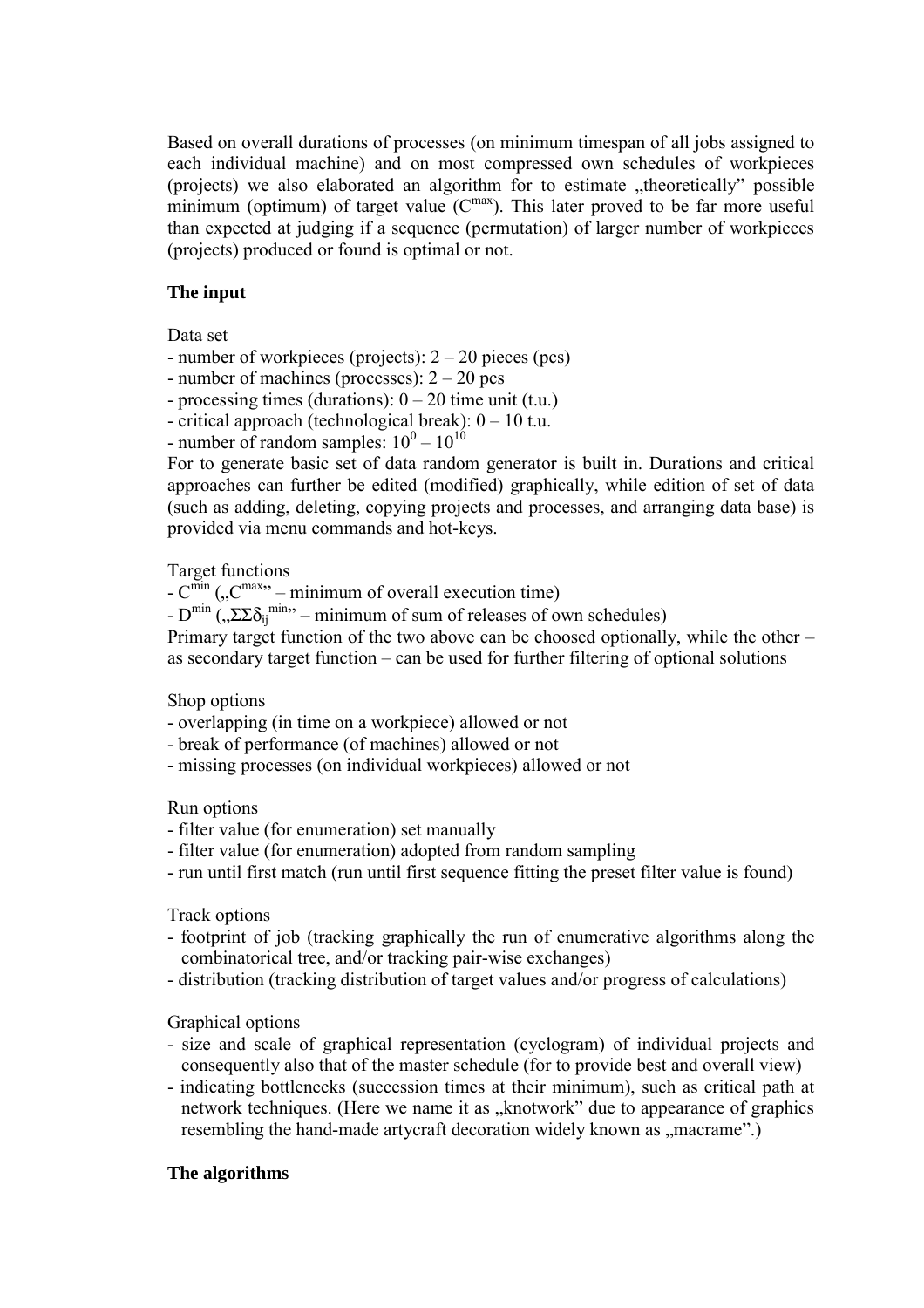Variants of enumeration

- total enumeration: testing all possible permutations
- partial enumeration: testing all permutations fitting preset filter value
- implicite enumeration: testing permutations fitting the actual filter value which is updated when better target value then actual filter is found

### Variants of pair-wise exchanges

At pair-wise exchanges pairs of projects within the actual sequence (permutation) are tested for exchange systematically if the target value could be improved.

- exchanges generated by primary target function (if decreasing can be gained)
- exchanges generated by secondary target function (if primary target value is unchanged but decreasing can be gained in secondary target value)
- exchanges generated by secondary target function (if primary target value is unchanged but increasing can be gained in secondary target value)

### Arranged Branch & Bound

Similar to implicite enumeration, but with no initial filter and with pre-testing and prearranging options/choices (branches of decision/combination tree) each time when proceeding downward along the decision tree (when adding newer and newer member to the sequence/permutation under construction).

#### Johnson's (1954) algorithm

Johnson's famous algorithm for to solve  $F2//C^{max}$  problem (scheduling on two machines) published in 1954, adapted and tested for more than two machines

#### Random sampling

Numerous random-generated permutations tested and evaluated

#### Estimating optimum

Based on overall durations of processes (all jobs for each machine) and on most compact "own schedules" of projects (workpieces) "theoretical" minimum of target value  $(C^{max})$  is estimated. Finding any permutation (either random-generated or gained via pair-wise exchanges) matching the estimates optimality of solution can be taken as granted for sure. Feature of estimating optimum is associated with random sampling.

# **EXPERIENCES**

Enumerative algorithms (with apropriate filter values) are surely serving an or all the optimal solutions. First of main key-points is if there exists any optimal solution with target value fitting the filter, while choosing a filter value significantly worse than the real optimum may result in either exponentially increased run-time. Thus any failure in choosing/setting real and proper initial filter value has great significance. Second key-point is verification of optimum. It is an age-old experience of working with enumerative algorithms that solutions later proved to be optimal may appear quite fast during the calculations while to prove optimality of them (to be sure of not finding better ones) may take significantly longer run-time. It is the key-point where a proper estimate on the real optimum (as theoretically proved lower bound) can help much.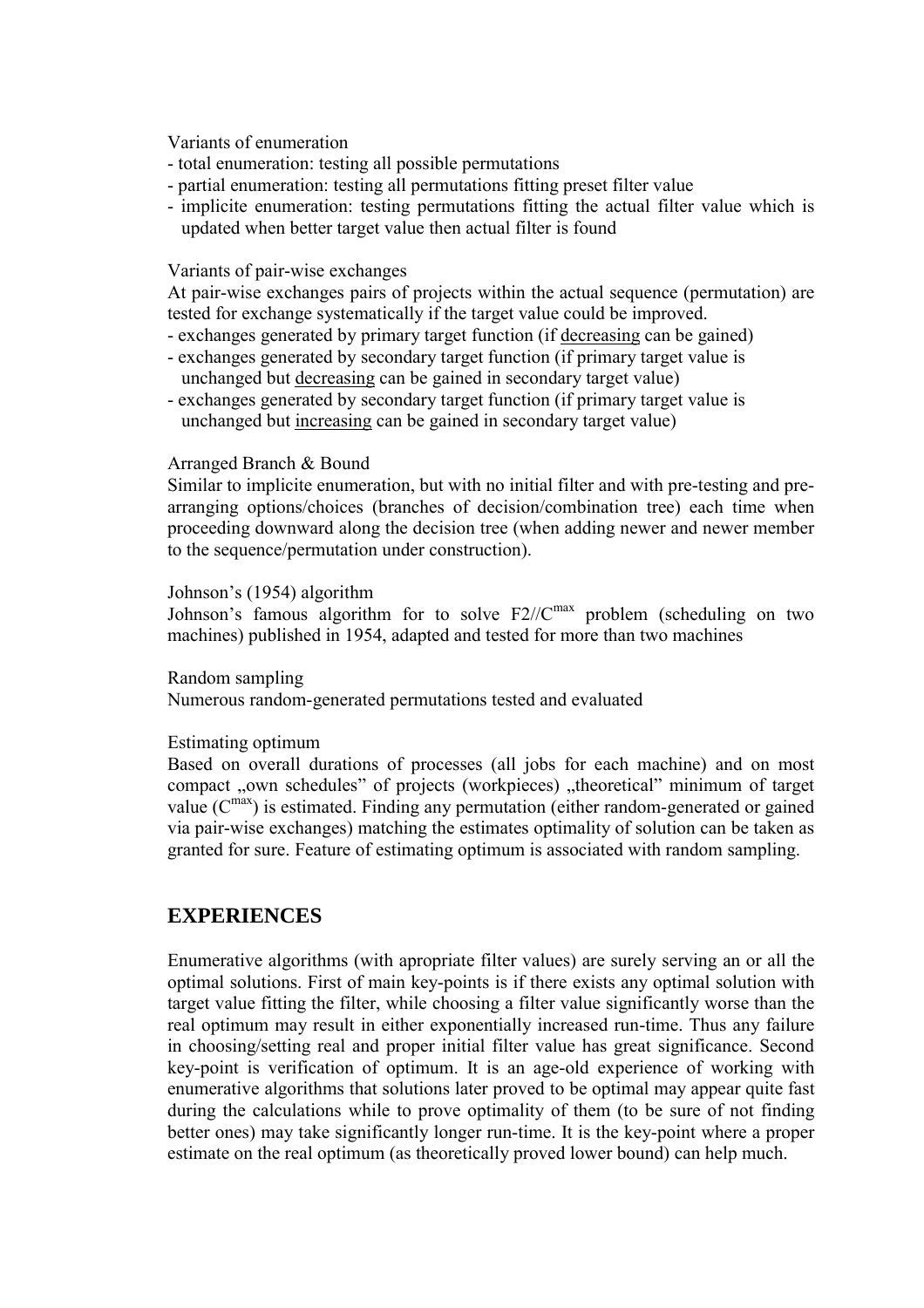Nevertheless, run-time of enumerative algorithms are desparately determined by the data themselves under examinations. The higher the level on the combinatorical tree the algorithms (filters) can bound (stop) examination of improper branches the shorter the run-time is. This later proves to be in close relation with span, median and modus of distribution of target values of all the permutations. (How outstanding the optimum is, what proportion of all the permutations are optimal, etc.)

Pair-wise exchanges are fast and clear procedures and may result in a quite acceptable solution in an almost unmeasurably short run-time. Main disadvantage of them is that they may run to a local optimum. Thus initial sequence (permutation) the exchanges are started from has great significance. Combining these algorithms with random sampling for to set or choose initial sequence is a promising trial. Pair-wise exchanges raise a theoretical question too: It is admitted that any sequence can be transformed to any other one via pair-wise exchanges. The question is, if there exists any optimal sequence could be originated from a given non-optimal one via series of pair-wise exchanges while target values are monotonously improving. (If some secondary target function could help avoiding local optimum and could help finding global one.)

Arranged Branch & Bound suffers no risk of non-existing target value set as filter. It always starts from and results in existing solutions. Effort of arranging (pre-selecting) choices for building up sequences on each level downward the decision tree however consequences in a significantly increased run-time, while in finding the real optimum (either the first one) in a shorter run-time it hasn't proved. It may keep searching on branches (on subsets) later proved to be not optimal for long. (It was one of the most unexpected and unpleasant experiences of all the examinations. We assumed and expected more of that. Locally advantageous matching – pairing or building subsequences – of own schedules does not necessarily mean advantage in global.)

Johnson's (1954) algorithm for to solve two machine flow-shop  $(F2/(C<sup>max</sup>)$  problem surely results in optimal solution (for two machines), optimality of which can be theoretically proved. With some slight modification the algorithm can be adapted for overlapped situations too. The problem with the logic of the algorithm is that it proves to be false, even more counteracting, when applying for problems with more than two machines. Researches are going on to elaborate some rules and/or preferences to adapt it for more machines but one should pay not too much hope of success. (Contradiction of applied logic and of aimed target can also be proved theoretically.)

Random Sampling is the least developed – even more, it could be said, the most primitive – way of finding acceptable or hopefully optimal solutions, but it works suprisingly well. Main question is how representative the sample of trials can be considered. Increasing the number of pieces (projects) to be scheduled even seemingly huge numbers (either millions or billions) of samples tend to be less and less in proportion compared with the number of all possible sequences. But, does it really mean, as objective law, that sampling is less representative? To assist answering – or at least judging – this later question was the primary reason for features of Tracking Footprints and Distributions (together with routines of Estimating Optimum) had been built in the **software**.

Routines of Estimating the optimum has been developed originally for to cool overheated expectations against time-savings via finding a proper sequence of pieces to be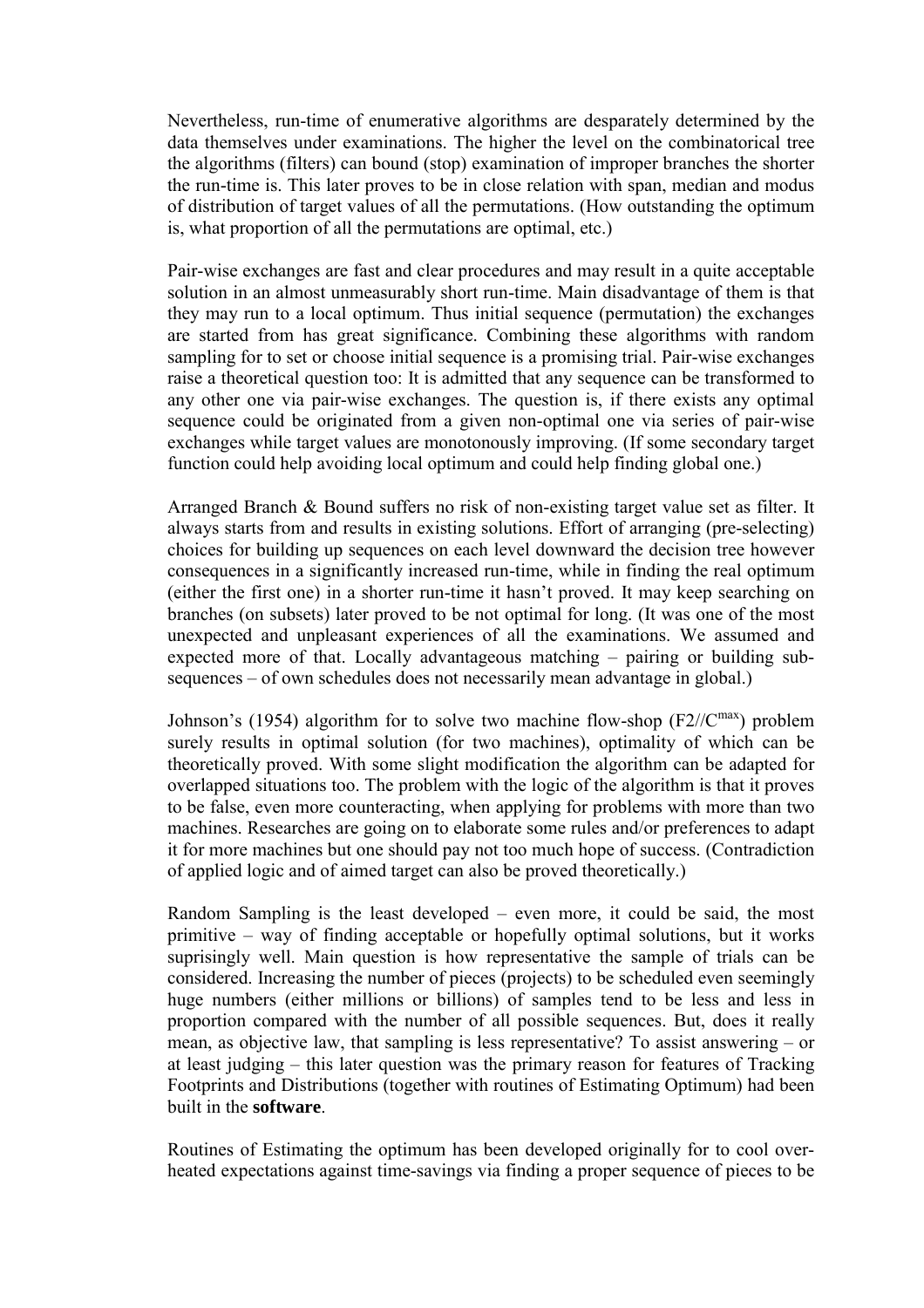scheduled. Later it proved to be a useful "benchmark" to judge optimality of any solution (sequence/permutation) found or produced. Main idea of estimate is that  $\mu$ <sub>z</sub><sup>"</sup> segment of overall execution time of a master schedule on one hand can not be less than sum of succession times either at finish ( $\Sigma f_i$ ) or at start ( $\Sigma s_i$ ), respectively, on the most compressed project ( $t<sub>2</sub>$  value on the own schedule of which is the smallest). On the other hand,  $t_2$  segment of total execution time ( $C^{max}$ ) of a master schedule also can not be smaller than  $t_2$  value of a fictive "overall" project (workpiece), durations of processes of which are calculated as overall time-span of processing on each machine, and considering the smallest approach times (CR) between succeeding processes.

This later has been improved to a test of selecting projects/workpieces systematically to the first and to the last position of the sequence using their actual critical approach values for calculating succession times, while durations were calculated from overall processing times for each machines – considering actual expectations of breakless performance. These estimates may include some errors (inaccuracy) anyway due to actual variancy of time values and of successions times. But during test-runs they proved to be correct so many a time that it drove our attention and interest to pay more efforst for searching ways of estimating optimum as correctly as possible. The bounty is alluring: establishing a "criterion of optimum". Though trials are promising in case of estimating  $C^{max}$  ( $t_2^{min}$ ) values, similar "accuracy" still had not been achieved at estimating minimum of sum of necessary releases ( $\Sigma \Sigma \delta^{\min}$ ).

Window of displaying Footprints of calculations had been integrated into the software mainly for testing random generator routines (if the sample spans the whole range of possible sequences) and for to evaluate effectivity of enumerative routines (what percentage of possible sequences have been excluded from the examinations). The feature proved to be useful also for to cool expectations against enumerative approaches. Huge figures may be glamorous but misleading. Having the proper filter value not rarely we got the result of excluding more than 99.99999999 % of possible sequences. That is, the algorithm had to examine less than 0.00000001 % of all the permutations. But how long a time would it mean in case of sequencing let's say only 20 pieces (projects/workpieces)?

Another return of footprints were the ability of tracking the positions of individual pieces within the sequence while improving target value(s) via pair-wise exchanges. It was also good for destroying any preliminary assumptions and expectations or any theoretical rules we guessed.

Tracking Distributions of target values during run-time and after the calculations was also useful and awakening. On one hand the shape and extents of frequency-diagram furnished us some kinds of intimate information about behaviour and progress of calculations, on the other hand it warned us that limits of displaying result may obscure even huge numbers. Sometimes to an optimum value of a target function with a seemingly faint chance of finding (occurence) associated enormous number of alternative solutions. That is: a target value with relative frequency of seemingly zero may be achieved in huge number of cases (instances/permutations). It gives us some hope of random samples might prove to be representative in cases of larger number of projects (workpieces) too, and combined with other routines of improvement, they may lead us to find the real – or at least  $\alpha$  acceptable sub-" – optimum.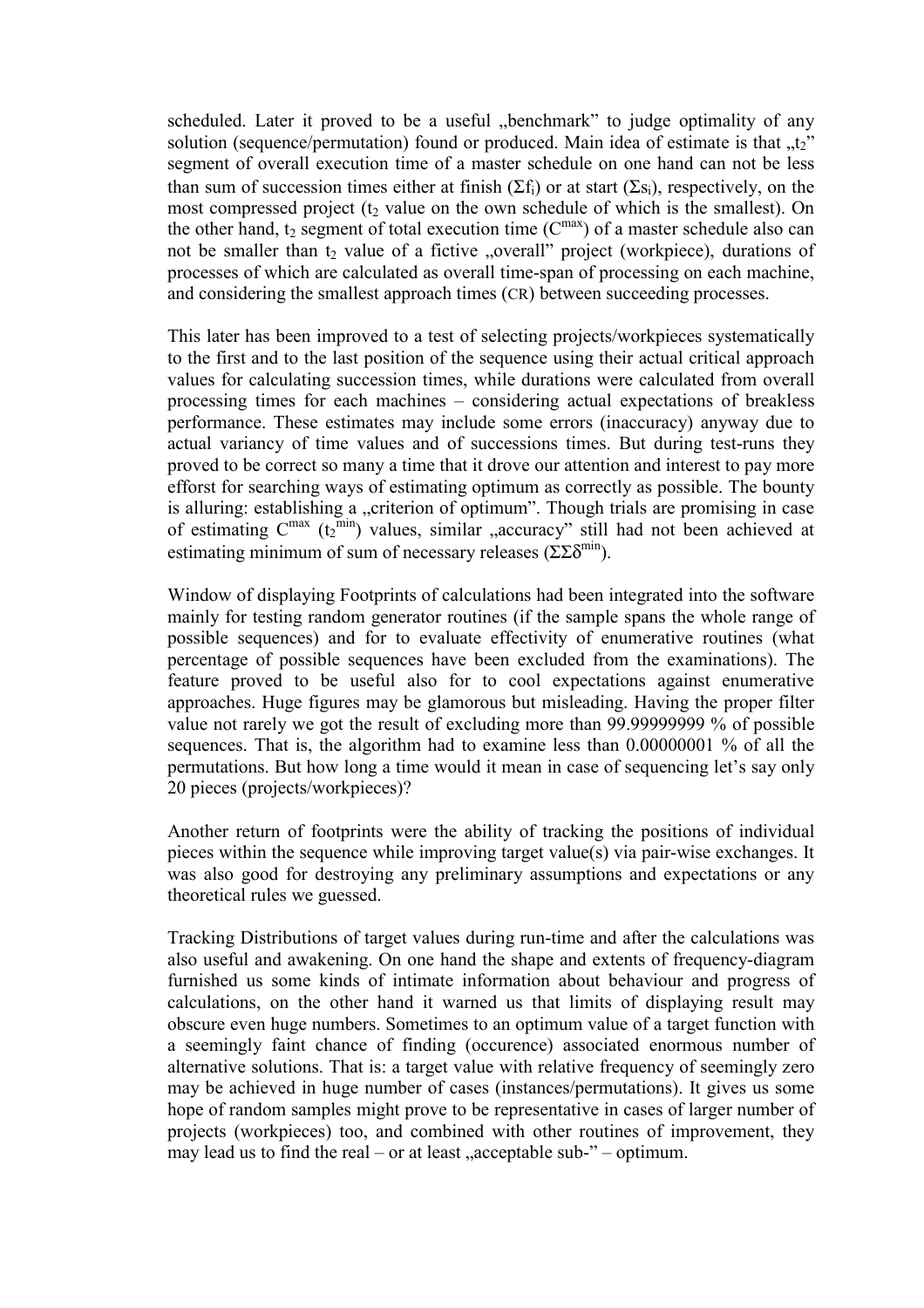# **SUMMARY**

The problem of sequencing – and within that the so called Flow Shop Scheduling Problem – got into our view at the dawn of age of more and more spreading and available micro computers nowadays called PC-s. Historically the question we faced was if micro computers could be used for bringing still unavailable tool of sequencing closer to practice for to assist resolving some contradictions of interest of clients and that of contractors in a way of finding proper arrangements/sequences of contracts. (If each building could be delivered in an acceptably short period of disturbing the sites and performance of contractors contributing could also be managed on an "effective industrialized" way – in times of serious lack of building capacities and of mass and urgent need of (re)constructions.)

After modelling and testing potential effects of sequences on total execution time of a master schedule we tested five principal ways of building/finding optimal sequences:

- 1. For to gain certain optimum, and to check any other trials, enumerative algorithms had been developed, later improved and accelerated by some methods of filtering (Total-, Partial- and Implicite Enumeration);
- 2. Building sequence as a kind of string of optimal matches of individual schedules with the hope of deriving the problem back to a kind of Assignment Problem that can be solved either by Linear Programming ("Arranged" Branch & Bound);
- 3. Finding partially optimal solutions for simpler cases and extending/combining them for more complex situations. That is, adapting some similar and theoretically provable algorithm to our purposes (Johnson's Algorithm);
- 4. Producing an initial sequence and improving it gradually via series of consecutive modifications (Pair-wise Exchanges).
- 5. Finally, for testing/measuring return of all our efforts against, a pure and primitive way of finding optimal sequence – "by chance" (Random Sampling).

Due to our principal aim of testing sequencing/scheduling as a tool for resolving some contradictions in Construction Industry and to get "provably sure" optimum, manyfold heuristics had been deliberately excluded from our investigations.

After long times of examinations, after numerous trials and hypotheses falling apart as leaves from the trees none of the principal ways above proved to be either the only or the best way of constructing/finding "the optimal" sequence. None of the "advanced" techniques and/or approaches proved to be either deliberately or more outstandingly better or effective for our purposes than the most primitive way of Random Trials. But the same time we found that elaborating a proper estimate on likely optimum is more promising a challenge. Having it, we can judge optimality of any sequence found or produced, and we can judge likely return of our efforts to find an even better solution if the one present did not seem to be optimal. ...

Construction Management, in general, avoids the "flow-shop problem" anyway. There are individual clients with diverse interest, there are contracts determining sequence of buildings and there are age-old traditional orders of processes within wide-spread and applied technologies. Sequences may be dictated by practical reasons of logistics and/or availability of resources of any kind. Risk of any changes in durations during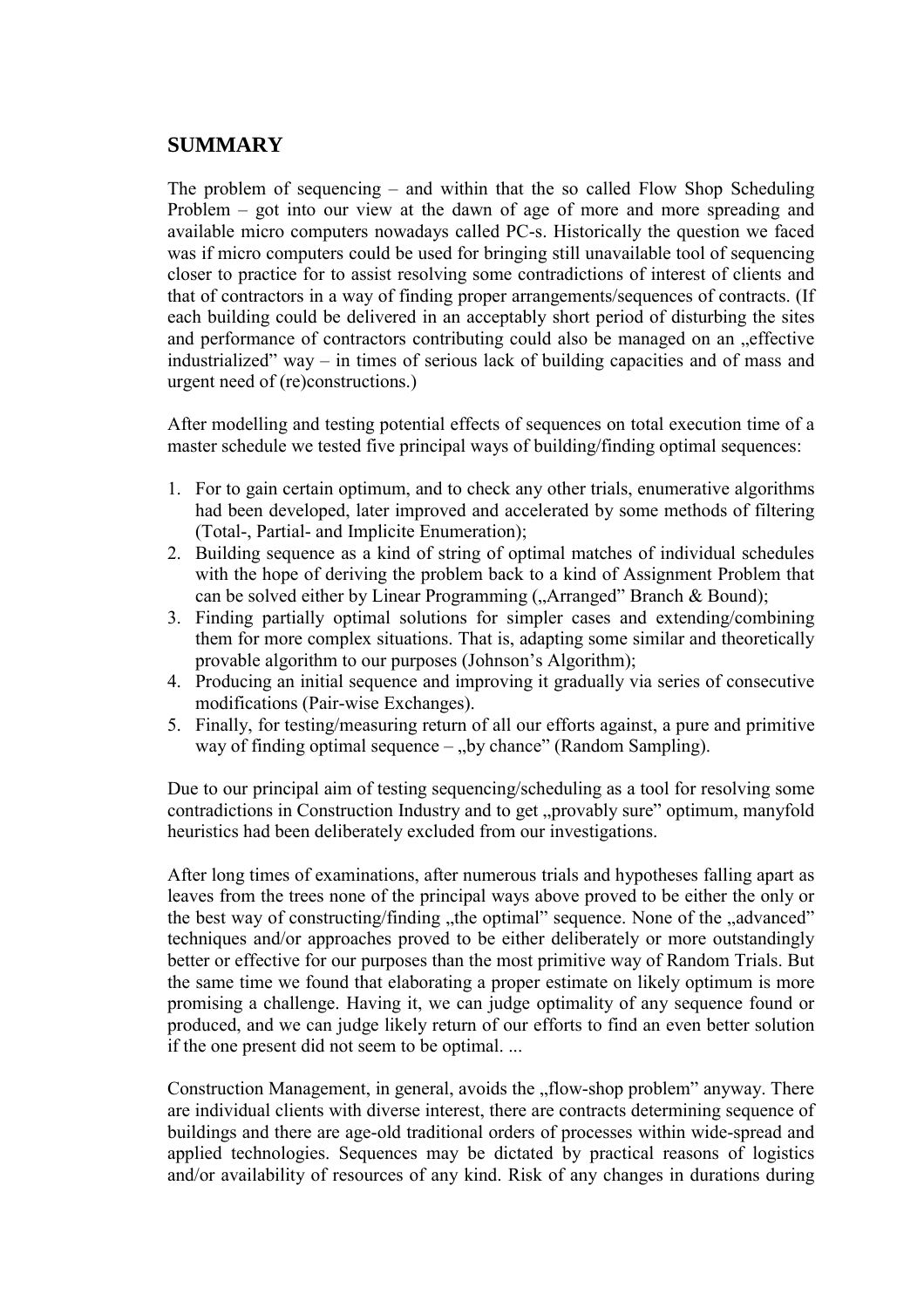execution is also high, that may vanish all the results of our efforts spent for finding the optimal sequence. The question of sequencing emerges in case of – 'Thank God' – rare situations of need of mass reconstruction and/or in case of serious lack of capacities for delivering in a proper time. Main yield of dealing with it may appear rather in manufacturing construction materials and prefabricated elements, but most of all, in bringing attention of managers on the phenomenon that changing age-old traditions in technologies and/or selecting a proper sequence of jobs may result in unexpectedly considerable savings in time and/or in any other efforts. ...

# **REFERENCES**

- [ 1 ] John W. Brown, Donald R. Sherbert, *Methods of finite mathematics*, John Wiley & Sons, Inc. 1989
- [ 2 ] Frank S. Budnick, Dennis McLeavy, Richard Mojena, *Principles of Operations Research for Management*, IRWIN Homewood, Illinois, 1988
- [ 3 ] *Deterministic and stochastic scheduling, Proceedings of the NATO Advanced Study and Research Institute on Theoretical approaches to scheduling problems* held in Durham, England, 1981, ed. by M. A. H. Dempster, J. K. Lenstra, A. H. G. Rinnooy Kan
- [ 4 ] *Symposium on the theory of scheduling and its application*, ed. by S. E. Elmaghraby, Berlin-Heidelberg-New York, Springer, 1973
- [ 5 ] Wlodzimierz Szwarc, *Elimination methods in the m·n sequencing problem*, Naval Research Logistics Quarterly 18, PP. 295-305 (1971)
- [ 6 ] Wlodzimierz Szwarc*, Optimal elimination methods in the m·n flow-shop scheduling problem*, Operations Research 21, PP. 1250-1259 (1973)
- [ 7 ] Wlodzimierz Szwarc, *Dominance conditions for three-machine flow-shop problem*, Operations Research 26, PP. 203-206 (1978)
- [8] T. Török Z. Vattai, *Sequencing of Tasks with Identical Work Processes for Achieving The Shortest Possible Time of Realization*, PRIODICA POLYTECHNICA, ARCHITECTURE Vol 32. Nos. 3-4, PP. 195-207, Budapest, 1988
- [ 9 ] Zoltán A. Vattai, *Applying Branch & Bound techniques for scheduling problems in Construction Industry*, dr. univ. theses (in Hungarian), 1993
- [ 10 ] Zoltán A. Vattai, *A Descriptive Proof for Johnson's Algorithm for Solving Two-machine Flow-Shop Problem*, PERIODICA POLYTECHNICA SER. CIVIL ENG. VOL. 37, NO 3, PP. 249-260, Budapest, 1993
- [ 11 ] Zoltán A. Vattai, *An algorithm for to solve F2/overlap/Cmax problem*, Papers of Applied Mathematics vol 17, PP. 241-257, Budapest, 1993